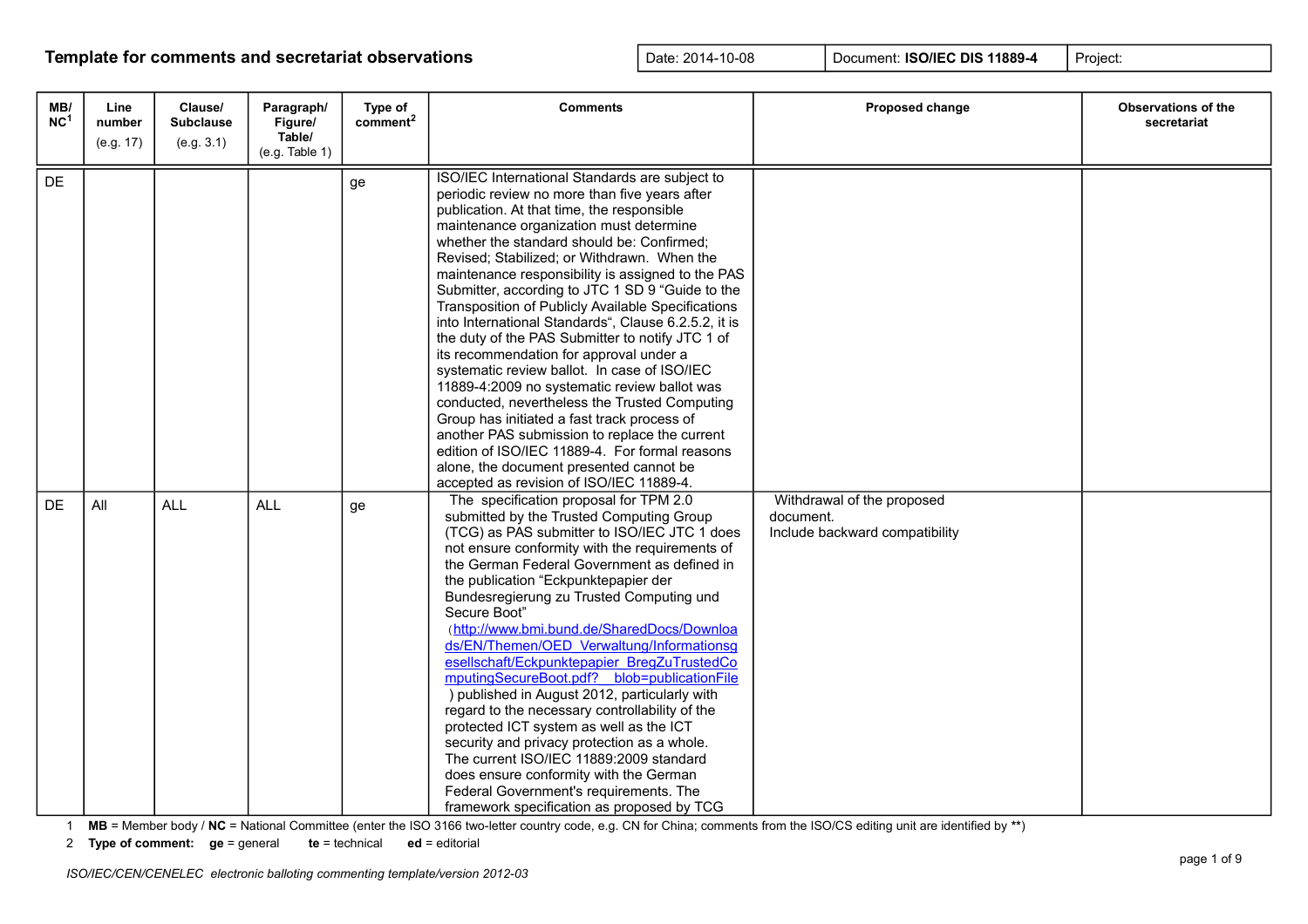| MB/<br>NC <sup>1</sup> | Line<br>number<br>(e.g. 17) | Clause/<br><b>Subclause</b><br>(e.g. 3.1) | Paragraph/<br>Figure/<br>Table/<br>(e.g. Table 1) | Type of<br>comment <sup>2</sup> | <b>Comments</b>                                                                                                                                                                                                                                                                                                                                                                                                                                                                                                                                                                                                                                                                                                                                                                                                                                                                                                                                                                                                                                                                                    | Proposed change                                                                                                                                                                                                                                                                                                                                                                                                                                           | <b>Observations of the</b><br>secretariat |
|------------------------|-----------------------------|-------------------------------------------|---------------------------------------------------|---------------------------------|----------------------------------------------------------------------------------------------------------------------------------------------------------------------------------------------------------------------------------------------------------------------------------------------------------------------------------------------------------------------------------------------------------------------------------------------------------------------------------------------------------------------------------------------------------------------------------------------------------------------------------------------------------------------------------------------------------------------------------------------------------------------------------------------------------------------------------------------------------------------------------------------------------------------------------------------------------------------------------------------------------------------------------------------------------------------------------------------------|-----------------------------------------------------------------------------------------------------------------------------------------------------------------------------------------------------------------------------------------------------------------------------------------------------------------------------------------------------------------------------------------------------------------------------------------------------------|-------------------------------------------|
|                        |                             |                                           |                                                   |                                 | would replace the current specification in a way<br>that future products would not necessarily meet<br>the German Federal Government's<br>requirements or, if certified according to<br>ISO/IEC 11889:2009, might not be perceived<br>as or actually count as "state of the art"<br>anymore.<br>Therefore, TCG's proposal is not in line with<br>official requirements of the Federal Republic of<br>Germany                                                                                                                                                                                                                                                                                                                                                                                                                                                                                                                                                                                                                                                                                       |                                                                                                                                                                                                                                                                                                                                                                                                                                                           |                                           |
| DE                     | All                         | <b>ALL</b>                                | <b>ALL</b>                                        | ge                              | The new document differs greatly from the<br>current edition of ISO/IEC 11889-4 and is much<br>more complex. Using the fast track process for<br>such an update does not allow for a proper<br>consultation process where concerns of National<br>Bodies can be adequately addressed<br>Contrary to TCG's assertions i.a. in the<br>Explanatory Report of the proposed<br>specification, the PAS criteria as defined in the<br>ISO/IEC JTC 1 Standing Document N 9 were<br>not respected. Hence, TCG's PAS submitter<br>status needs to be questioned. The proposed<br>specification was not developed in a co-<br>operative and transparent way as well within<br>the TCG as with SC 27. Critical comments were<br>not considered appropriately. TCG has not<br>maintained the respective current standard<br>sufficiently, particularly regarding the update of<br>cryptographic algorithms. The actual PAS<br>transposition process in combination with the<br>Maintenance Agreement between TCG and<br>JTC 1 is inadequate for the further<br>development and maintenance of ISO/IEC<br>11889. | Withdrawal of the proposed document.<br>TCG's PAS submitter status must be raised to<br>question. In a possible re-application as PAS<br>submitter, TCG has to ensure that it will meet<br>PAS criteria in the future considering its<br>violations in the past.<br>Improvement of both the Maintenance<br>Agreement and the technical content of the<br>specifications, especially regarding the<br>cryptographic techniques and mechanisms<br>provided. |                                           |
| DE                     | All                         | <b>ALL</b>                                | <b>ALL</b>                                        | ge                              | SC 27 has to be involved in the further                                                                                                                                                                                                                                                                                                                                                                                                                                                                                                                                                                                                                                                                                                                                                                                                                                                                                                                                                                                                                                                            | Withdrawal of the proposed document.                                                                                                                                                                                                                                                                                                                                                                                                                      |                                           |

1 **MB** = Member body / **NC** = National Committee (enter the ISO 3166 two-letter country code, e.g. CN for China; comments from the ISO/CS editing unit are identified by **\*\***)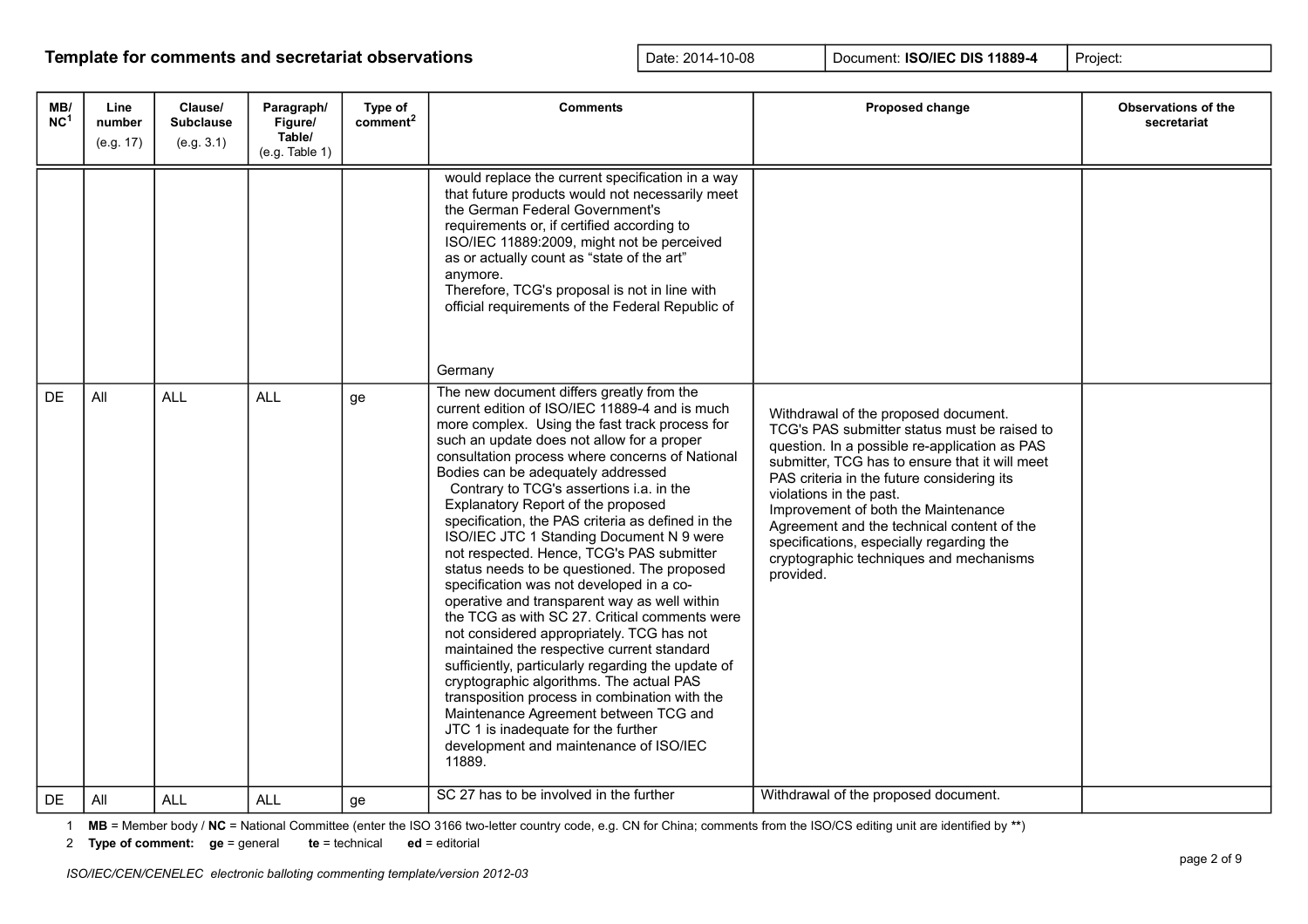| MB/<br>NC <sup>1</sup> | Line<br>number<br>(e.g. 17) | Clause/<br><b>Subclause</b><br>(e.g. 3.1) | Paragraph/<br>Figure/<br>Table/<br>(e.g. Table 1) | Type of<br>comment <sup>2</sup> | <b>Comments</b>                                                                                                                                                                                                                                                                                                                                                                                                                                                                                                                                                                                                                                                                                                                                                                                                                                                                     | Proposed change                                                                                                                                                                                                                                                                                                                                                                                                                                                                     | <b>Observations of the</b><br>secretariat |
|------------------------|-----------------------------|-------------------------------------------|---------------------------------------------------|---------------------------------|-------------------------------------------------------------------------------------------------------------------------------------------------------------------------------------------------------------------------------------------------------------------------------------------------------------------------------------------------------------------------------------------------------------------------------------------------------------------------------------------------------------------------------------------------------------------------------------------------------------------------------------------------------------------------------------------------------------------------------------------------------------------------------------------------------------------------------------------------------------------------------------|-------------------------------------------------------------------------------------------------------------------------------------------------------------------------------------------------------------------------------------------------------------------------------------------------------------------------------------------------------------------------------------------------------------------------------------------------------------------------------------|-------------------------------------------|
| DE                     |                             |                                           |                                                   |                                 | development and maintenance of ISO/IEC 11889<br>in a co-operative, constructive, and transparent<br>manner.                                                                                                                                                                                                                                                                                                                                                                                                                                                                                                                                                                                                                                                                                                                                                                         | TCG's PAS submitter status must be raised to<br>question. In a possible re-application as PAS<br>submitter, TCG has to ensure that it will meet PAS<br>criteria in the future considering its violations in the<br>past.<br>Improvement of both the Maintenance Agreement<br>and the technical content of the specifications,<br>especially regarding the cryptographic techniques<br>and mechanisms provided.                                                                      |                                           |
| DE                     |                             |                                           |                                                   | ge                              | DIN NA 043-01-27-03 AK<br>"Evaluationskriterien für<br>IT-Sicherheit" within NA 043-01-27 AA<br>"ITSicherheitsverfahren"<br>recommends that its<br>technical comments from 2012 should be<br>discussed again to clarify, whether they<br>have<br>been considered appropriately in more<br>recent<br>documents of the TCG.<br>According to ISO/IEC JTC 1 Standing<br>Document<br>N 9 "Guide to the Transposition of Publicly<br>Available Specifications Into International<br>Standards":<br>When the maintenance responsibility is<br>assigned<br>to the PAS Submitter, there are no<br>provisions for<br>minor updates/corrections/amendments as<br>used<br>by JTC 1 Subcommittees to maintain their<br>documents, but the PAS Submitter must<br>respond<br>to maintenance issues raised by<br>implementers<br>and National Bodies.<br>Decisions to approve modification requests | Withdrawal of the proposed Document.<br>Improvement to both the Maintenance<br>Agreement<br>and the technical content of the<br>specifications,<br>including but not limited to the<br>improvement to<br>cryptographic techniques and mechanisms<br>provided.<br>Actively maintain ISO/IEC 11889:2009 all<br>parts.<br>Reapplication for PAS submitter status.<br>Improvement of the new proposal with a<br>more<br>appropriate inclusion of the technical<br>comments<br>received. |                                           |

1 **MB** = Member body / **NC** = National Committee (enter the ISO 3166 two-letter country code, e.g. CN for China; comments from the ISO/CS editing unit are identified by **\*\***)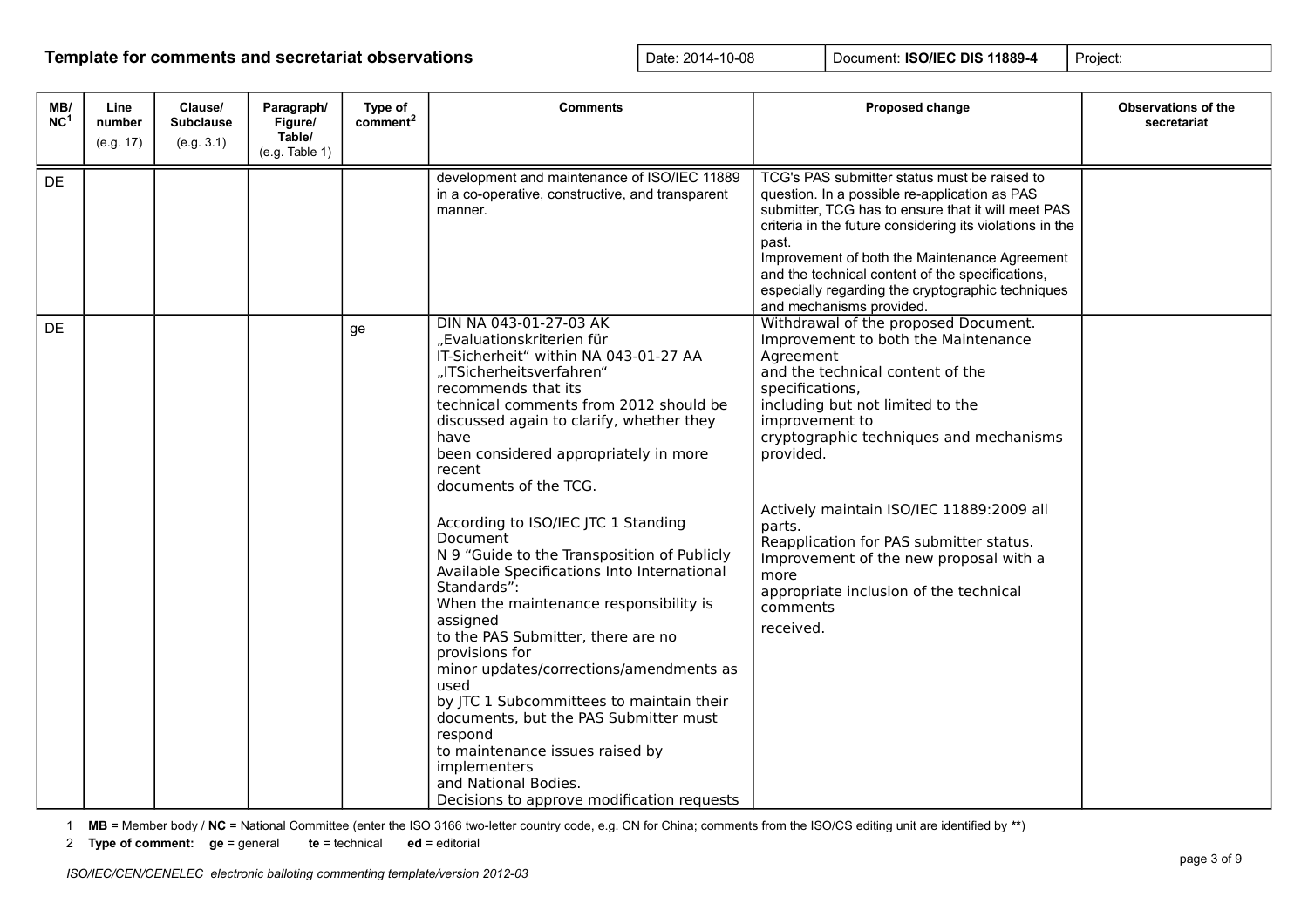| MB/<br>NC <sup>1</sup> | Line<br>number<br>(e.g. 17) | Clause/<br><b>Subclause</b><br>(e.g. 3.1) | Paragraph/<br>Figure/<br>Table/<br>(e.g. Table 1) | Type of<br>comment <sup>2</sup> | <b>Comments</b>                                                                                                                                                                                                                                                                                                                                                                                                                                                                                                                                                            | <b>Proposed change</b>                                                                                                                                                                                                                                                                                                     | <b>Observations of the</b><br>secretariat |
|------------------------|-----------------------------|-------------------------------------------|---------------------------------------------------|---------------------------------|----------------------------------------------------------------------------------------------------------------------------------------------------------------------------------------------------------------------------------------------------------------------------------------------------------------------------------------------------------------------------------------------------------------------------------------------------------------------------------------------------------------------------------------------------------------------------|----------------------------------------------------------------------------------------------------------------------------------------------------------------------------------------------------------------------------------------------------------------------------------------------------------------------------|-------------------------------------------|
|                        |                             |                                           |                                                   |                                 | and<br>create updates are made using the PAS<br>Submitter's procedures, and the decision to<br>submit the revision to JTC 1 is made<br>according to<br>the process described in SD 9.                                                                                                                                                                                                                                                                                                                                                                                      |                                                                                                                                                                                                                                                                                                                            |                                           |
| <b>DE</b>              | all                         |                                           |                                                   | ge                              | According to ISO/IEC JTC 1 Standing<br>Document<br>N 9 "Guide to the Transposition of Publicly<br>Available Specifications Into International<br>Standards":<br>When the maintenance responsibility is<br>assigned<br>to the PAS Submitter, a recommendation to<br>Stabilize is not used with PAS submissions,<br>as<br>the PAS Submitter must actively maintain<br>their<br>document.                                                                                                                                                                                     | Actively maintain ISO/IEC 11889:2009 all<br>parts<br>and improved revision with a more<br>appropriate<br>inclusion of the technical comments<br>received<br>during the 11889 project.<br>Establishment of a new project for a new<br>TPM $2.x$<br>PAS proposal.                                                            |                                           |
| <b>DE</b>              | All                         | <b>ALL</b>                                | <b>ALL</b>                                        | ge                              | The specification as proposed by TCG has to be<br>complemented by a normative annex and<br>appropriate normative reference to the existing<br>ISO/IEC 11889:2009 document parts.                                                                                                                                                                                                                                                                                                                                                                                           | Withdrawal of the proposed document.<br>Establishment of an appropriate normative annex<br>and sufficient normative reference to the existing<br>ISO/IEC 11889:2009 document parts.<br>Stabilizing ISO/IEC 11889:2009 all parts and<br>establishment of a new project for proposal.                                        |                                           |
| <b>DE</b>              |                             |                                           |                                                   | ge                              | In any case the disappointment about "Trusted<br>Computing", specifically the "Trusted Platform<br>Module (TPM)" losing essential features with<br>regard to the trustworthiness of this technology<br>for device-owners, will neither foster TCG-<br>specified technologies nor trustworthy Information<br>and Communication Technology in general.<br>Furthermore, the TPM 2.0 draft specification<br>reduces potential, being present in IS 11889, to<br>contribute to trust in ICT infrastructures, as well<br>as precludes developing such potential even<br>further. | Withdrawal of the proposed Document.<br>Establishment of an appropriate normative<br>annex<br>and sufficient normative reference to the<br>existing<br>ISO/IEC 11889:2009 document parts.<br>Actively maintain ISO/IEC 11889:2009 all<br>parts<br>and establishment of a new project for a<br>new TPM<br>2.0 PAS proposal. |                                           |

1 **MB** = Member body / **NC** = National Committee (enter the ISO 3166 two-letter country code, e.g. CN for China; comments from the ISO/CS editing unit are identified by **\*\***)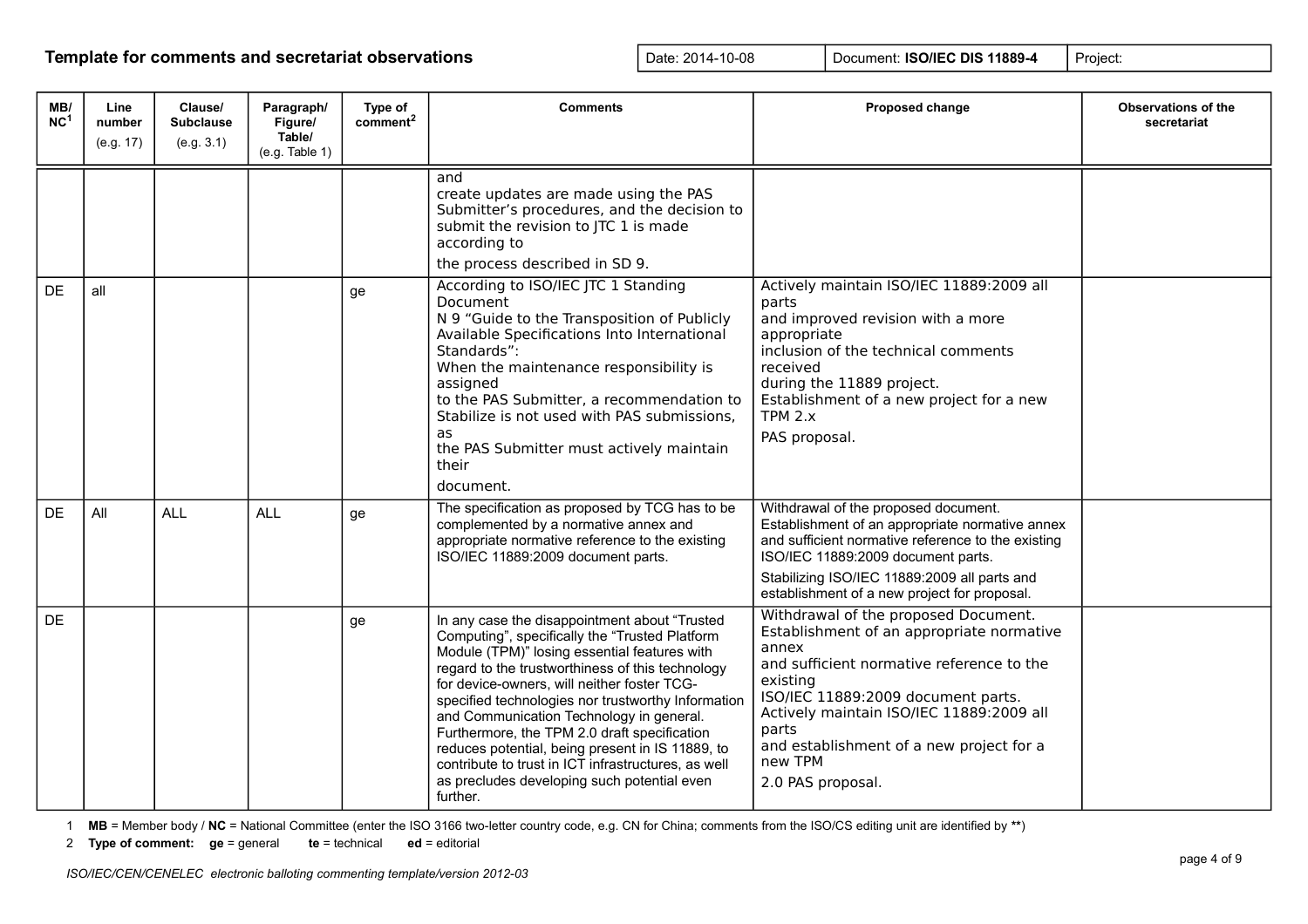| MB/<br>NC <sup>1</sup> | Line<br>number<br>(e.g. 17) | Clause/<br><b>Subclause</b><br>(e.g. 3.1) | Paragraph/<br>Figure/<br>Table/<br>(e.g. Table 1) | Type of<br>c <sub>omment</sub> <sup>2</sup> | <b>Comments</b>                                                                                                                                                                                                                                                                                                                                                                                                                                                                                                                                                                                                                                                                                                                                                                                                                                                                                                                                                                                                                                                                                                                                             | Proposed change                                                                                                              | <b>Observations of the</b><br>secretariat |
|------------------------|-----------------------------|-------------------------------------------|---------------------------------------------------|---------------------------------------------|-------------------------------------------------------------------------------------------------------------------------------------------------------------------------------------------------------------------------------------------------------------------------------------------------------------------------------------------------------------------------------------------------------------------------------------------------------------------------------------------------------------------------------------------------------------------------------------------------------------------------------------------------------------------------------------------------------------------------------------------------------------------------------------------------------------------------------------------------------------------------------------------------------------------------------------------------------------------------------------------------------------------------------------------------------------------------------------------------------------------------------------------------------------|------------------------------------------------------------------------------------------------------------------------------|-------------------------------------------|
|                        |                             |                                           |                                                   |                                             | It is useful to note that the "Key Requirements on<br>"Trusted Computing" and "Secure Boot" by the<br>German Federal Government, August 2012"<br>became even more explicit in supporting<br>"Complete control by device owners", "Freedom<br>of choice", deactivation at time of delivery (opt-in<br>principle), and privacy by design.                                                                                                                                                                                                                                                                                                                                                                                                                                                                                                                                                                                                                                                                                                                                                                                                                     |                                                                                                                              |                                           |
| DE                     | All                         | <b>ALL</b>                                | <b>ALL</b>                                        | ge                                          | For the certification of products which comply with<br>the requirements of the German Federal<br>Government a respective Common Criteria<br>EAL4+ Protection Profile must be published as<br>ISO/IEC standard.                                                                                                                                                                                                                                                                                                                                                                                                                                                                                                                                                                                                                                                                                                                                                                                                                                                                                                                                              | Withdrawal of the proposed document.<br>Initiation of the development of a Protection Profile<br>according to ISO/IEC 15408. |                                           |
| <b>DE</b>              |                             |                                           |                                                   | ge                                          | The TPM as currently specified in IS 11889 has a<br>number of properties and assurances, which are<br>essential for its wide acceptance and application.<br>These properties and assurances were<br>guaranteed by the original (as of 2009) TCG-<br>specifications (i.e. TPM v1.2rev103, and<br>accompanying platform-specifications as TIS<br>v1.20, PPI v1.10, UEFI v1.20, BIOS v1.20 etc.)<br>and general TCG-documents (e.g. the TCG-<br>Principles v2.0), reasonably detailed and specific<br>with regard to features and non-features of the<br>TPM and TCG's "Trusted Computing" in general.<br>Moreover, the aforementioned specifications and<br>documents are in line with the German Federal<br>Government's "Key Requirements on "Trusted<br>Computing" "(2007) and "Position Paper on<br>Trusted Computing" (2004), which emphasise on<br>overarching political and technical design<br>principles.<br>In contrast, the drafts of the TPM 2.0 specification<br>(called "Trusted Platform Module Library")<br>encompass a much broader approach, which<br>mean many more TPM variants can be<br>conformant to the specification. Unfortunately, | Withdrawal of the proposed Document.                                                                                         |                                           |

1 **MB** = Member body / **NC** = National Committee (enter the ISO 3166 two-letter country code, e.g. CN for China; comments from the ISO/CS editing unit are identified by **\*\***)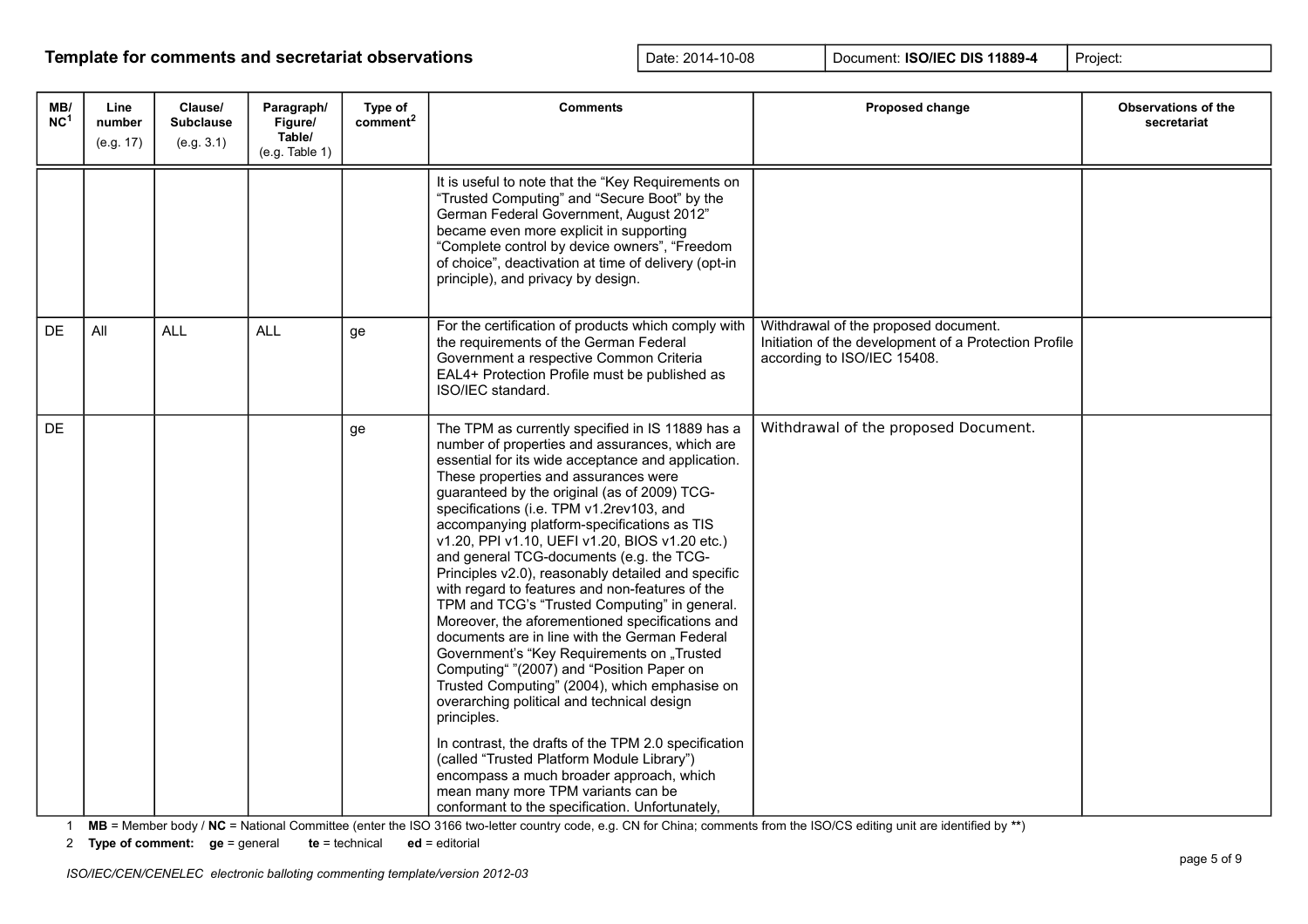| MB/<br>NC <sup>1</sup> | Line<br>number<br>(e.g. 17) | Clause/<br><b>Subclause</b><br>(e.g. 3.1) | Paragraph/<br>Figure/<br>Table/<br>(e.g. Table 1) | Type of<br>comment <sup>2</sup> | <b>Comments</b>                                                                                                                                                                                                                                                                                                                                                                                                                                                                                                                                                                                                                                                                                                                                                                                                                                                                                                                                                                                                                                                                                                                                                                                                 | Proposed change | <b>Observations of the</b><br>secretariat |
|------------------------|-----------------------------|-------------------------------------------|---------------------------------------------------|---------------------------------|-----------------------------------------------------------------------------------------------------------------------------------------------------------------------------------------------------------------------------------------------------------------------------------------------------------------------------------------------------------------------------------------------------------------------------------------------------------------------------------------------------------------------------------------------------------------------------------------------------------------------------------------------------------------------------------------------------------------------------------------------------------------------------------------------------------------------------------------------------------------------------------------------------------------------------------------------------------------------------------------------------------------------------------------------------------------------------------------------------------------------------------------------------------------------------------------------------------------|-----------------|-------------------------------------------|
|                        |                             |                                           |                                                   |                                 | this broadness also implies, that the TPM 2.0<br>draft specification in itself does not anymore<br>guarantee the essential properties and<br>assurances that IS 11889 is guaranteeing.<br>Unfortunately, this broadness also implies, that<br>the essential properties and assurances are not<br>guaranteed anymore by every TPM variant, which<br>conforms to the TPM 2.0 draft specification<br>This is a major issue, as German legal and<br>possibly constitutional requirements are affected.<br>There are e.g. doubts, whether the current<br>specification is compliant with the "right to<br>confidentiality and integrity of IT systems" as<br>formulated by the German Supreme Court in<br>2008. Especially there is concern regarding the<br>integrity of the platform, given the fact that the<br>platform hierarchy is not under full control of the<br>owner. Specifically, it may be difficult, if not<br>impossible to develop IT-Systems compliant with<br>the aforementioned right, when the current<br>specification is implemented as an integral part of<br>the system. German interests may be affected by<br>platforms, e.g. of German government systems,<br>being under alien control. |                 |                                           |
| <b>DE</b>              |                             |                                           |                                                   | ge                              | There is a radical departure from the<br>former TPM<br>design goals. The main reason for this<br>change<br>given by the TCG is the ease for corporate<br><b>IToperations</b><br>to remotely manage their TPMequipped<br>devices. This is implausible, as these<br>IT-operations do own these devices.<br>While the TPM 2.0 design is a perfect fit for<br><b>ITdevices</b>                                                                                                                                                                                                                                                                                                                                                                                                                                                                                                                                                                                                                                                                                                                                                                                                                                      |                 |                                           |

1 **MB** = Member body / **NC** = National Committee (enter the ISO 3166 two-letter country code, e.g. CN for China; comments from the ISO/CS editing unit are identified by **\*\***)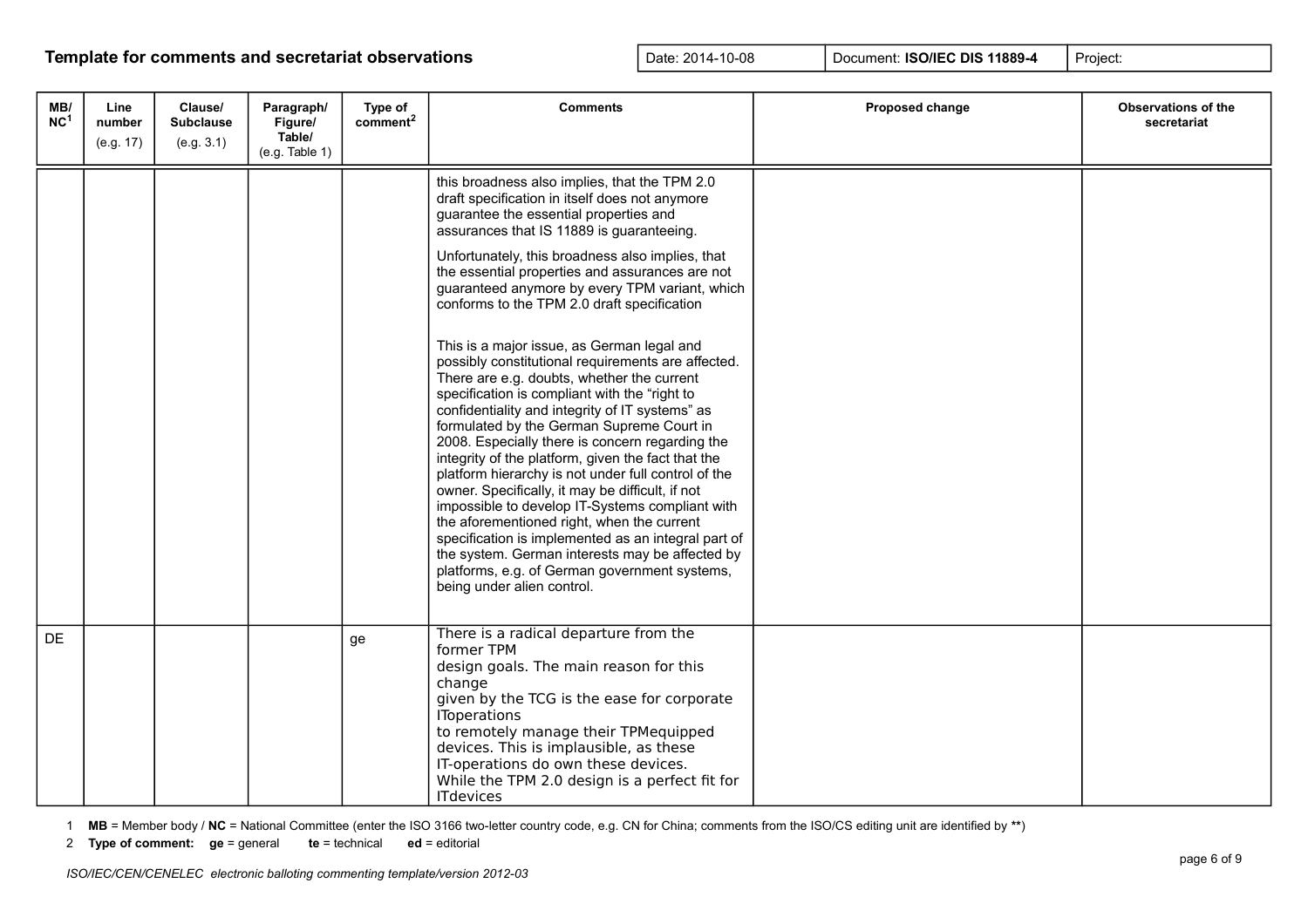| MB/<br>NC <sup>1</sup> | Line<br>number<br>(e.g. 17) | Clause/<br><b>Subclause</b><br>(e.g. 3.1) | Paragraph/<br>Figure/<br>Table/<br>(e.g. Table 1) | Type of<br>comment <sup>2</sup> | <b>Comments</b>                                                                                                                                                                                                               | Proposed change                                                                                                                                                                                                                                                                                                                                                                                                                                                                                                                                                                                                                                                                                                                                                                                                                                                                                                                                                                                        | <b>Observations of the</b><br>secretariat |
|------------------------|-----------------------------|-------------------------------------------|---------------------------------------------------|---------------------------------|-------------------------------------------------------------------------------------------------------------------------------------------------------------------------------------------------------------------------------|--------------------------------------------------------------------------------------------------------------------------------------------------------------------------------------------------------------------------------------------------------------------------------------------------------------------------------------------------------------------------------------------------------------------------------------------------------------------------------------------------------------------------------------------------------------------------------------------------------------------------------------------------------------------------------------------------------------------------------------------------------------------------------------------------------------------------------------------------------------------------------------------------------------------------------------------------------------------------------------------------------|-------------------------------------------|
|                        |                             |                                           |                                                   |                                 | under alien control, usually called<br>appliances, the fear of PCs, Servers,<br>Laptops and<br>Netbooks being rid of their most essential<br>property as general purpose computers<br>seems to<br>be well-founded.            |                                                                                                                                                                                                                                                                                                                                                                                                                                                                                                                                                                                                                                                                                                                                                                                                                                                                                                                                                                                                        |                                           |
| <b>DE</b>              | All                         |                                           |                                                   | ge                              | Standardising the current TPM 2.0<br>specification in<br>ISO/IEC JTC 1 is at least premature and may<br>not<br>be advisable anyway given the broad<br>nature of<br>this specification and its lack of security<br>quarantees. | An option for resolving the issues in the<br>context of<br>general purpose computers is to define<br>platformspecific<br>profiles of the TCG-specifications, of<br>which at least one comprises equivalent or<br>stronger guarantees with regard to<br>aforementioned properties and assurances,<br>as the<br>TCG-specifications and -documents did for<br>the<br>TPM 1.2 before 2011.<br>This could also be a way to include the<br>aspects<br>which are relevant for the a.m. four<br>requirements,<br>but are currently specified in other TCG<br>documents than IS 11889. The profile<br>should<br>include a detailed assuring explanation why<br>and<br>how the controllability for the owner is<br>assured on<br>the several levels of abstraction as<br>described in<br>the draft specification. This assurance<br>document should then be the basis for<br>certifications. ISO/IEC<br>JTC 1/SC 27/WG 3 would be an excellent<br>forum to<br>specify the requirements for these profiles<br>and |                                           |

1 **MB** = Member body / **NC** = National Committee (enter the ISO 3166 two-letter country code, e.g. CN for China; comments from the ISO/CS editing unit are identified by **\*\***)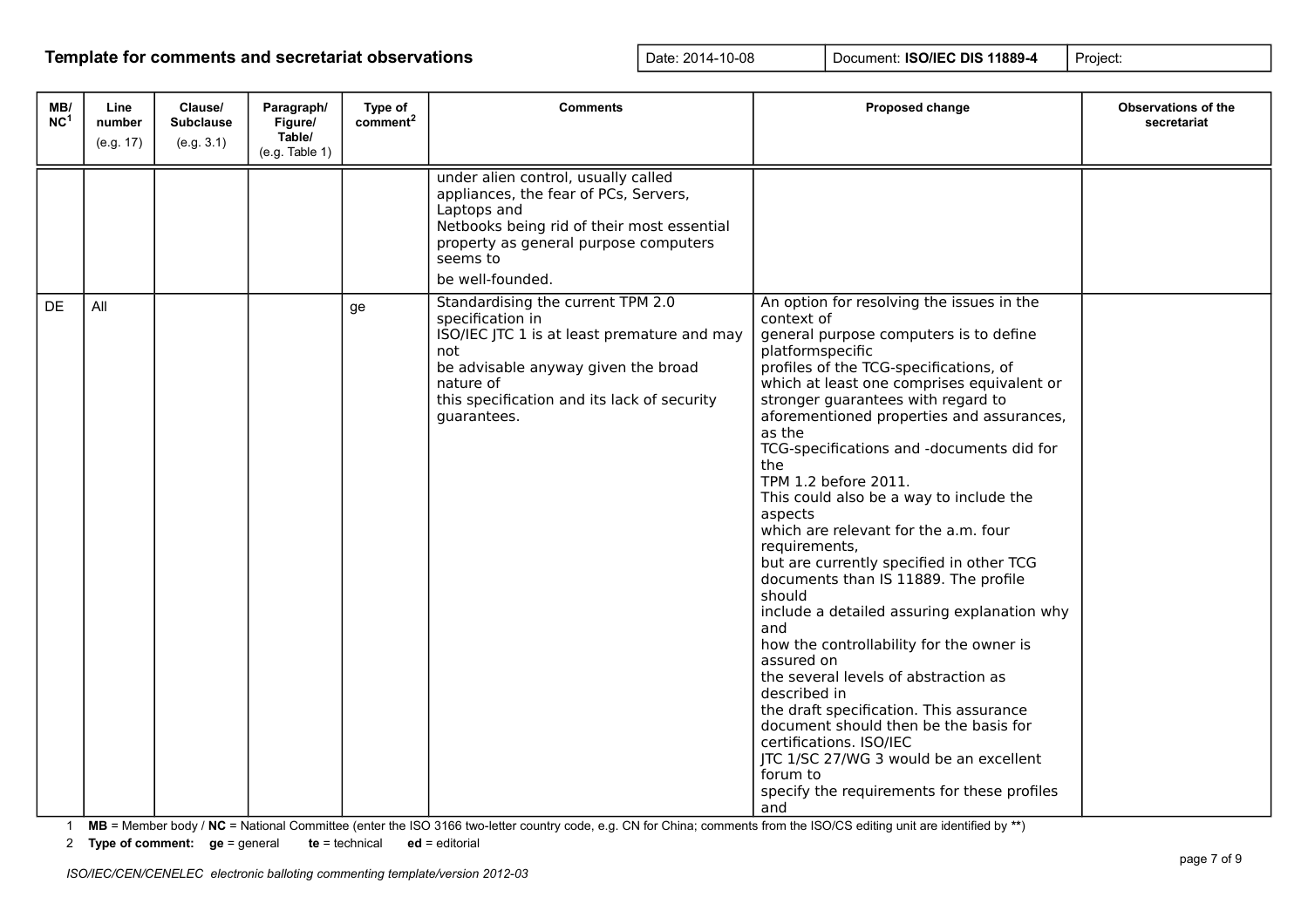| MB/<br>NC <sup>1</sup> | Line<br>number | Clause/<br><b>Subclause</b> | Paragraph/<br>Figure/<br>Table/ | Type of<br>comment <sup>2</sup> | <b>Comments</b>                                                                                                                                                                                                                                                                                                                                          | Proposed change                                                                                                                                                                                                  | <b>Observations of the</b><br>secretariat |
|------------------------|----------------|-----------------------------|---------------------------------|---------------------------------|----------------------------------------------------------------------------------------------------------------------------------------------------------------------------------------------------------------------------------------------------------------------------------------------------------------------------------------------------------|------------------------------------------------------------------------------------------------------------------------------------------------------------------------------------------------------------------|-------------------------------------------|
|                        | (e.g. 17)      | (e.g. 3.1)                  | (e.g. Table 1)                  |                                 |                                                                                                                                                                                                                                                                                                                                                          |                                                                                                                                                                                                                  |                                           |
|                        |                |                             |                                 |                                 |                                                                                                                                                                                                                                                                                                                                                          | their properties.                                                                                                                                                                                                |                                           |
| DE                     | All            |                             |                                 | te                              | On by default (no Opt-In)<br>A TPM 2.0 is on and immediately usable for<br>technical components (e.g. firmware or<br>operating<br>systems), when an IT-device is delivered to<br>its<br>purchaser.                                                                                                                                                       | Opt-In<br>The TPM must be completely off, when an<br>ITdevice is delivered to its purchaser and<br>can only<br>be switched on by an explicit, conscious and<br>informed decision met by its respective<br>owner. |                                           |
| DE                     | All            |                             |                                 | te                              | Lack of Choice<br>A TPM 2.0 cannot be switched off<br>completely:<br>Hence, there is no way to fully opt-out of<br>the<br>TPM's use. The use of many critical<br>functions<br>(e.g. cryptographic key-, signature- and<br>certificate-creation, -storage, -use and<br>-deletion)<br>cannot be prevented by the device-owner.                             | Freedom of Choice<br>It is the device-owner's freedom, whether<br>and<br>which TPM functions to use, or not. In<br>consequence this is also valid for<br>securitysubsystems<br>utilising a TPM.                  |                                           |
| DF.                    | All            |                             |                                 | te                              | Lack of Controllability<br>Several key- and control-hierarchies exist in<br>a<br>TPM 2.0, some of which are not at all under<br>owner-control, while others are under<br>partial<br>control of the device-owner, but still can be<br>overruled (e.g. deleted) anytime by means<br>οf<br>technical components (e.g. firmware or<br>operating<br>systems). | Controllability<br>The TPM is solely controlled by the device-<br>owner.<br>unless he consciously decides otherwise<br>(i.e.<br>delegates his power of control).                                                 |                                           |
| DF                     | All            |                             |                                 | te                              | No Privacy-friendliness<br>DAA has become just an optional feature in<br>the<br>TPM 2.0 draft specifications. Thus the<br>quarantee<br>that a TPM branded device supports DAA,<br>will                                                                                                                                                                   | Privacy-friendliness<br>Direct Anonymous Attestation (DAA) is<br>essential<br>for the privacy-friendliness of TPMs and is<br>therefore a mandatory feature of every TPM.                                         |                                           |

1 **MB** = Member body / **NC** = National Committee (enter the ISO 3166 two-letter country code, e.g. CN for China; comments from the ISO/CS editing unit are identified by **\*\***)